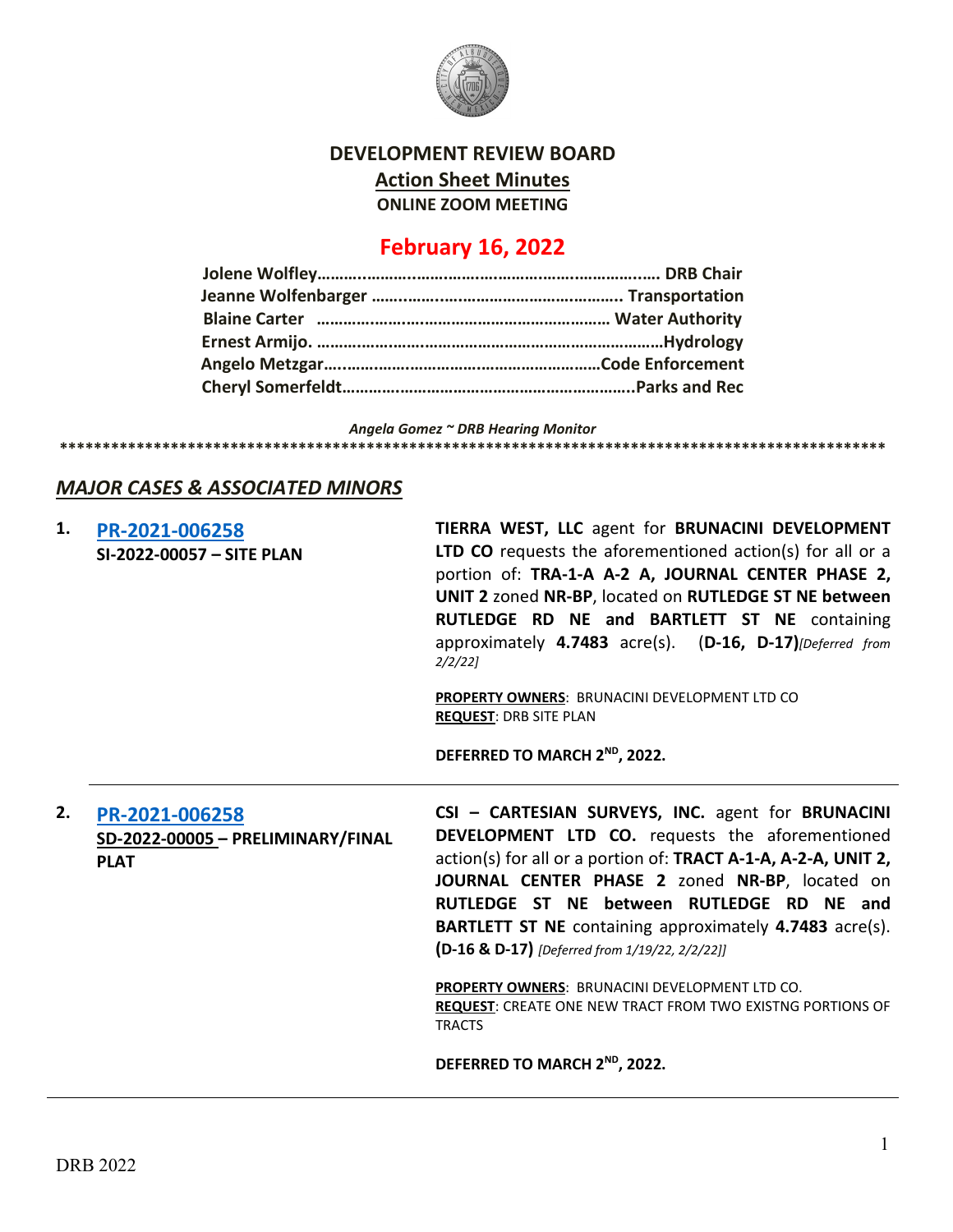| 3. | PR-2018-001346<br>SI-2022-00184 - SITE PLAN AMENDMENT | SUSTAINABILITY ENGINEERING GROUP, LLC/ KEVIN ZENK<br>requests the aforementioned action(s) for all or a portion<br>of: 1-A, BLOCK 29, UNIT B, NORTH ALBUQUERQUE ACRES<br>zoned NR-BP, located on SOUTHEAST CORNER of<br><b>ALAMEDA BLVD and SAN PEDRO</b> containing approximately<br>$1.001$ acre(s). $(18)$                                                                                                                                                                                                                                                                                           |
|----|-------------------------------------------------------|---------------------------------------------------------------------------------------------------------------------------------------------------------------------------------------------------------------------------------------------------------------------------------------------------------------------------------------------------------------------------------------------------------------------------------------------------------------------------------------------------------------------------------------------------------------------------------------------------------|
|    |                                                       | <b>PROPERTY OWNERS: GREEN JEANS WEST LLC</b><br><b>REQUEST:</b> SITE PLAN APPLICATION FOR NEW 2-LANE DRIVE THRU<br><b>RESTAURANT</b>                                                                                                                                                                                                                                                                                                                                                                                                                                                                    |
|    |                                                       | DEFERRED TO MARCH 30TH, 2022.                                                                                                                                                                                                                                                                                                                                                                                                                                                                                                                                                                           |
| 4. | PR-2021-005573 IDO 2020<br>SI-2021-01482 - SITE PLAN  | DEKKER/PERICH/SABATINI - WILL GLEASON agent for<br>NETFLIX STUDIOS, LLC, KENNETH FALCON requests the<br>aforementioned action(s) for all or a portion of: TRACTS 22-<br>A, 22-B, 22-C, 26, N, O, Q-1, Q-2, Q-3, OS-7, R, 17, A-1-A-<br>6, MESA DEL SOL INNOVATION PARK I & II zoned PC,<br>located on <b>UNIVERSITY</b><br>BLVD between<br><b>EASTMAN</b><br>CROSSING and MESA DEL SOL containing approximately<br>162.784 acre(s). (R-16) [Deferred from 9/29/21, 10/20/21, 11/3/21,<br>11/17/21, 12/1/21, 1/5/22, 1/26/22, 2/9/22]<br><b>DROBERTY OUNIERS, CITY OF ALBUOLIEROLIE AADS INVESTMENTS</b> |

**PROPERTY OWNERS**: CITY OF ALBUQUERQUE, MDS INVESTMENTS **REQUEST**: AN APPROXIMATELY 117.53 ACRE EXPANSION OF THE EXSITING ALBUQUERQUE STUDIOS CAMPUS INCLUDING A NEW PRODUCITON OFFICE, MILL BUILDING AND PRODUCTION SUPPORT SPACES.

**DEFERRED TO MARCH 2ND, 2022.**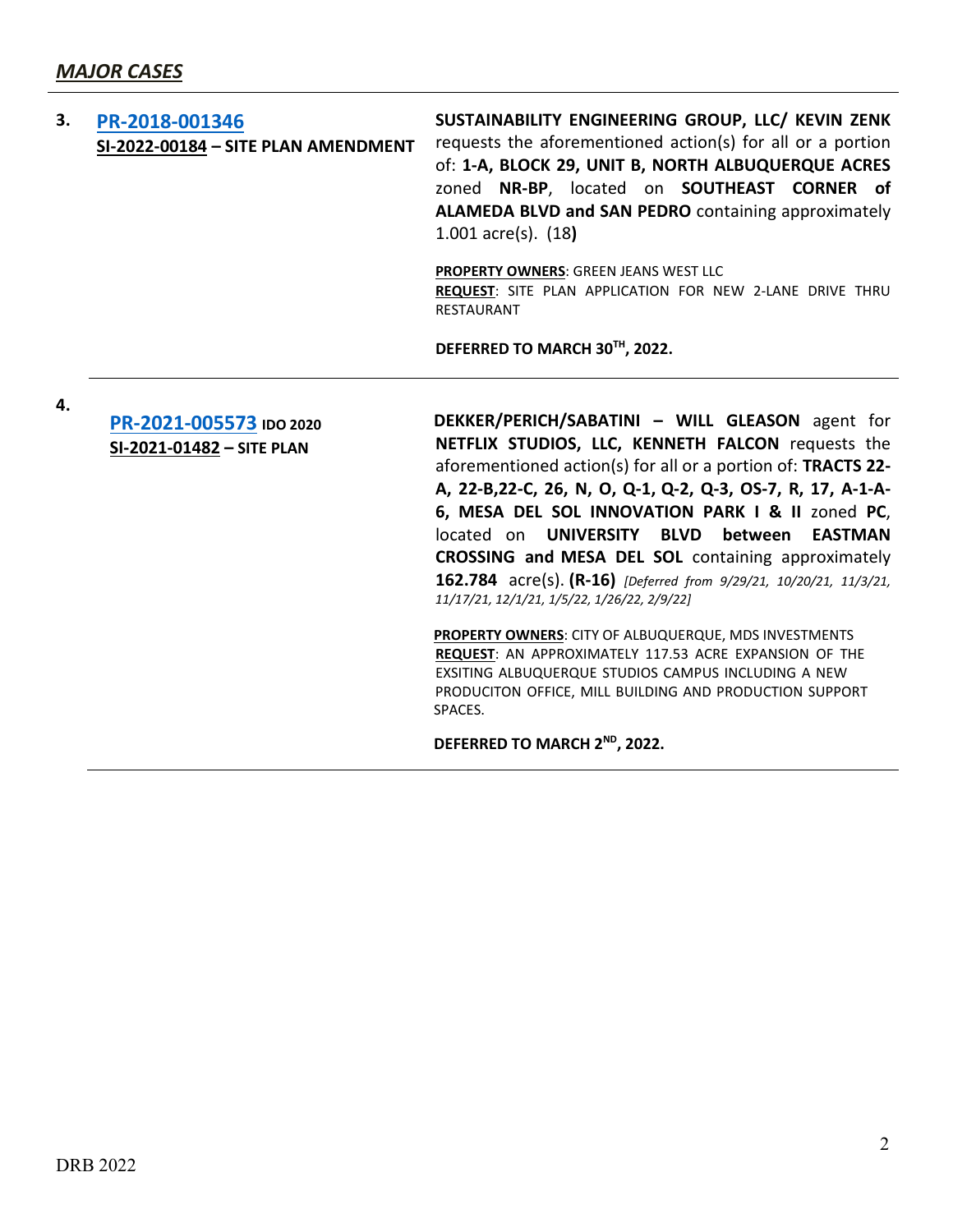**5.**

**[PR-2021-005573](http://data.cabq.gov/government/planning/DRB/PR-2021-005573/DRB%20Submittals/) IDO 2020 SD-2021-00171 – PRELIMINARY PLAT SD-2021-00172 – VACATION OF PUBLIC EASEMENT-22' Public Pedestrian Access SD-2021-00174 – VACATION OF PUBLIC EASEMENT-10' PUE SD-2021-00175 – VACATION OF PUBLIC EASEMENT-30' Public Waterline SD-2021-00176 - VACATION OF PUBLICEASEMENT-40' PNM SD-2021-00177 - VACATION OF PUBLICEASEMENT-Pedestrian access and Drainage SD-2021-00178 - VACATION OF PRIVATE EASEMENT-Private Drainage SD-2021-00179 - VACATION OF PUBLICEASEMENT-Public Waterline studio SD-2021-00180 - VACATION OF PRIVATE EASEMENT-Private access- ABCWUA SD-2021-00181** - **VACATION OF PRIVATE -EASEMENT- Private access-ABCWUA**

**6. [PR-2021-005195](http://data.cabq.gov/government/planning/DRB/PR-2021-005195/DRB%20Submittals/)**

**SI-2021-01747 – SITE PLAN**

**BOHANNAN HUSTON INC.** agent for **NETFLIX STUDIOS, LLC, KENNETH FALCON** requests the aforementioned action(s) for all or a portion of: **TRACTS 22-A,22-B,22-C, 26, N, O, Q-1, Q-2, Q-3, OS-7, R, 17, A-1-A-6, MESA DEL SOL INNOVATION PARK I & II** zoned **PC**, located on **5650 UNIVERSITY BLVD SE** containing approximately **162.78** acre(s). **(R-16)** *[Deferred from 9/29/21, 10/20/21, 11/3/21, 11/17/21, 12/1/21, 1/5/22, 1/26/22, 2/2/22, 2/9/22]*

**PROPERTY OWNERS**: CITY OF ALBUQUERQUE, MDS INVESTMENTS **REQUEST**: PRELIMINARY PLAT, VACATIONS OF PRIVATE EASEMENT,VACATIONS OF PUBLIC EASEMENT

#### **DEFERRED TO MARCH 2ND, 2022.**

**DEKKER/PERICH/SABATINI – WILL GLEASON** agent for **JC SIX LLC** requests the aforementioned action(s) for all or a portion of: **TRACT 6A-1, UNIT 1, JOURNAL CENTER PHASE 2** zoned **MX-H**, located on **7501 JEFFERSON ST NE between JEFFERSON ST and MASTHEAD ST NE** containing approximately **5.1536** acre(s). (**D-17)** *[Deferred from 11/10/21, 12/1/21, 12/15/21, 1/5/22, 1/19/22, 2/2/22]*

**PROPERTY OWNERS**: JC SIX LLC **REQUEST**: SITE PLAN APPROVAL REQUEST FOR MULTI-FAMILY APARTMENT HOME COMMUNITY

**DEFERRED TO MARCH 30TH, 2022.**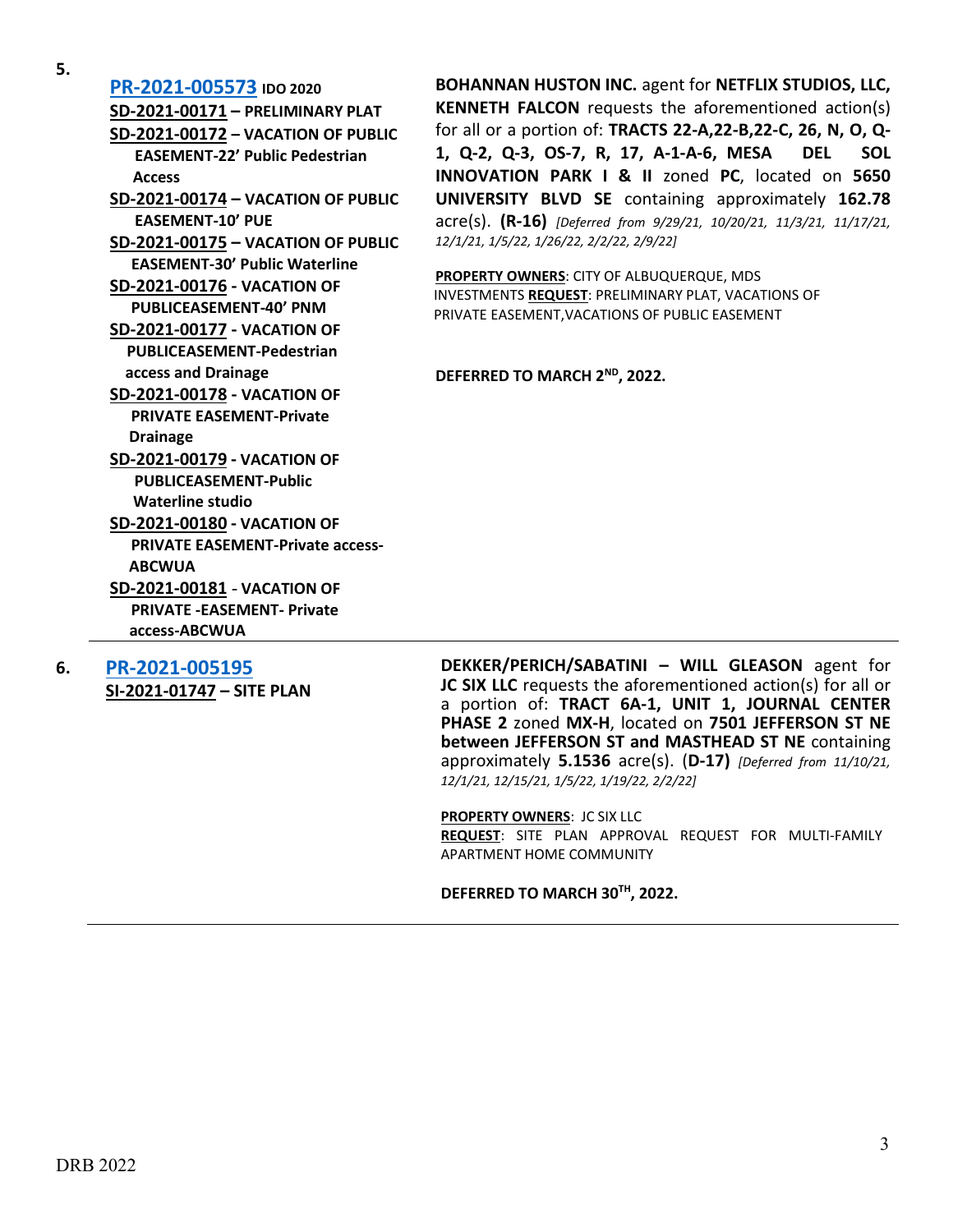| 7. | PR-2021-006261<br>SD-2022-00008 - BULK PLAT<br>Sketch Plat 12/1/21 | JAG PLANNING & ZONING/JUANITA GARCIA agent for<br><b>ARCHDIOCESE OF SANTA FE REAL ESTATE CORP.</b> requests<br>the aforementioned action(s) for all or a portion of: LOT<br>168A1, MRGCD MAP 31 zoned R-A, located at 1860<br><b>GRIEGOS RD NW between RIO GRANDE BLVD NW and SAN</b><br><b>ISIDRO NW CONTAINING</b> approximately 18.60 acre(s).<br>$(F-13)$                                                                                                                                                                   |
|----|--------------------------------------------------------------------|---------------------------------------------------------------------------------------------------------------------------------------------------------------------------------------------------------------------------------------------------------------------------------------------------------------------------------------------------------------------------------------------------------------------------------------------------------------------------------------------------------------------------------|
|    |                                                                    | <b>PROPERTY OWNERS: ARCHDIOCESE OF SANTA FE REAL ESTATE, OUR</b><br><b>LADY OF GUADALUPE</b><br><b>REQUEST: REPLAT 12 EXISTING TRACTS INTO 2 NEW TRACTS</b>                                                                                                                                                                                                                                                                                                                                                                     |
|    |                                                                    | IN THE MATTER OF THE AFOREMENTIONED APPLICATION,<br>BEING IN COMPLIANCE WITH ALL APPLICABLE REQUIREMENTS<br>OF THE DPM AND THE IDO, THE DRB HAS APPROVED THE BULK<br>LAND PLAT WITH FINAL SIGN OFF DELEGATED TO THE WATER<br>AUTHORITY FOR THE ADDITION OF AN EASEMENT AND FOR<br>CLARIFYING NOTES AS DISCUSSED, AND TO PLANNING FOR THE<br>ADDITION OF A BULK PLAT NOTE, UTILITY COMPANY<br>SIGNATURE, AMAFCA SIGNATURE, PROJECT AND APPLICATION<br>NUMBERS TO BE ADDED TO THE PLAN SHEET AND FOR THE<br><b>AGIS DXF FILE.</b> |

**8.**

**[PR-2018-001398](http://data.cabq.gov/government/planning/DRB/PR-2018-001398/DRB%20Submittals/PR-2018-001398_February_16_2022_Supp/PR-2018-001398%20Supplemental%20Submittal.pdf) SD-2021-00242 – PRELIMINARY PLAT VA-2021-00447– SIDEWALK WAIVER SD-2021-01966 – EPC FINAL SITE PLAN SIGN OFF**

**JAG PLANNING & ZONING/JUANITA GARCIA** agent for **DARRYL CHITWOOD – ECO GREEN BUILDING** requests the aforementioned action(s) for all or a portion of: **TRACT B, LANDS OF ELLA G. ROSSITER** zoned **PD**, located on **704 GRIEGOS RD NW between 7TH ST NW and 9th ST NW** containing approximately **0.75** acre(s). (**F-14)** *[Deferred from 12/15/12, 1/5/22, 1/26/22]*

**PROPERTY OWNERS**: DARRYL CHITWOOD **REQUEST**: PRELIMINARY PLAT, SIDEWALK WAIVER

**DEFERRED TO MARCH 2ND, 2022.**

*MINOR CASES*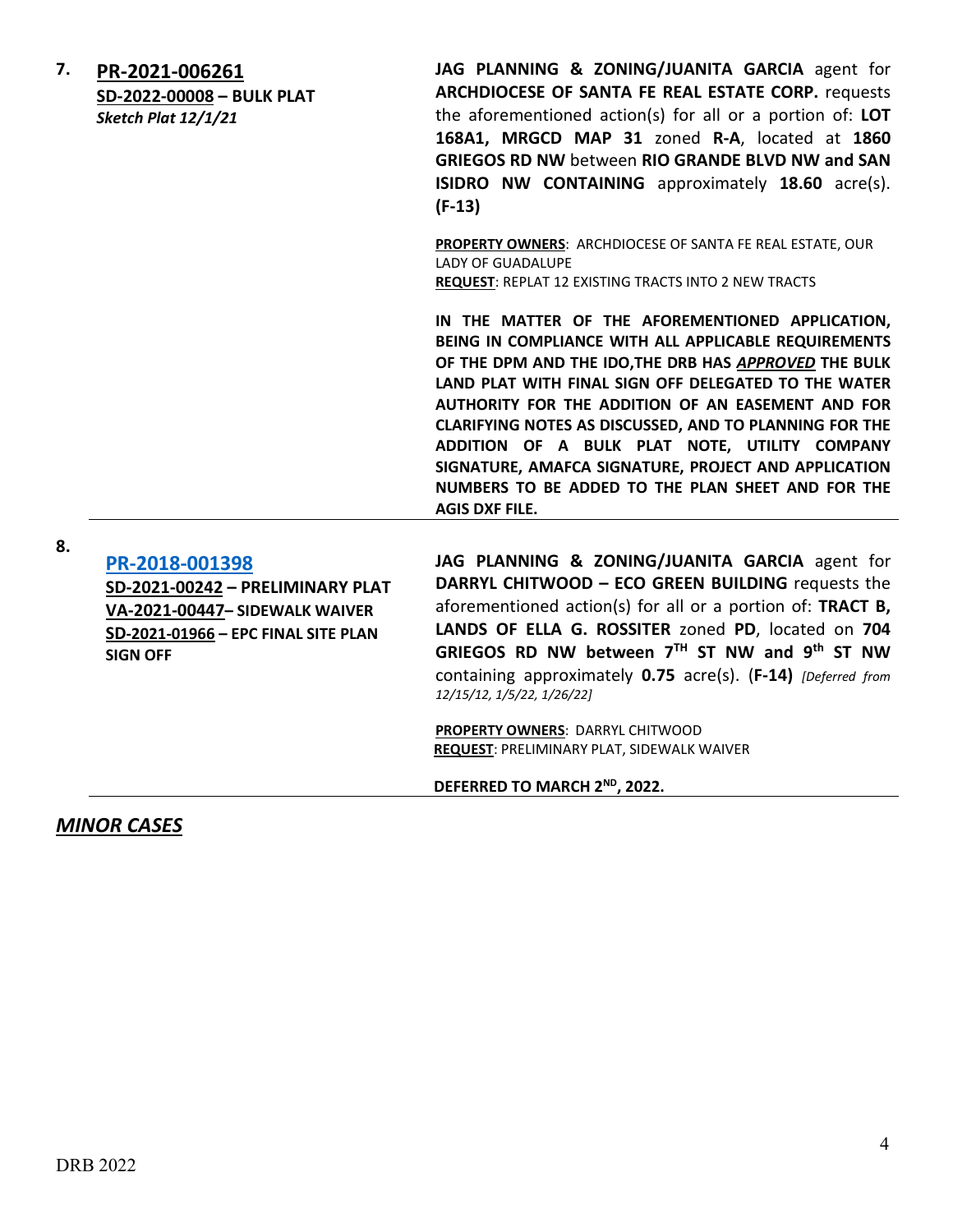| 9.  | PR-2021-005984<br>SI-2022-00269 - PRELIMINARY/FINAL<br><b>PLAT</b>                                       | JAG PLANNING & ZONING, LLC/JUANITA GARCIA agent for<br>VICTOR WUAMETT/HERREN-OPHIR requests the aforeme-<br>ntioned action(s) for all or a portion of: LOT B-1, LOT A-1 &<br>LOT 11 BLOCK 9, RIDGE PARK ADDITION zoned MX-L,<br>located at 2109-2111 SAN MATEO BLVD NE between<br><b>INDIAN SCHOOL NE and HAINES NE containing approx-</b><br>imately 0.4017 acre(s). (J-17)                                                                     |
|-----|----------------------------------------------------------------------------------------------------------|--------------------------------------------------------------------------------------------------------------------------------------------------------------------------------------------------------------------------------------------------------------------------------------------------------------------------------------------------------------------------------------------------------------------------------------------------|
|     |                                                                                                          | PROPERTY OWNERS: HERRIN-OPHIR LLC<br>REQUEST: MINOR PRELIMINARY/FINAL PLAT TO VACATE A PORTION OF<br>SAN MATEO BOULEVARD AND GRANT ANY EASEMENTS AS SHOWN                                                                                                                                                                                                                                                                                        |
|     |                                                                                                          | DEFERRED TO APRIL 27TH 2022.                                                                                                                                                                                                                                                                                                                                                                                                                     |
| 10. | PR-2018-001401<br>SD-2022-00012 - EXTENSION OF<br><b>INFRASTRUCTURE IMPROVEMENTS</b><br><b>AGREEMENT</b> | MARK GOODWIN & ASSOCIATES, PA agent for 98 <sup>TH</sup> ST LLC<br>requests the aforementioned action(s) for all or a portion<br>of: TRACT 34D-A, LOS DIAMANTES zoned PD, located on<br>98 <sup>th</sup> ST between BLAKE RD and DENNIS CHAVEZ containing<br>approximately 25.1635 acre(s). (N-9) [Deferred from 2/9/22]                                                                                                                         |
|     |                                                                                                          | PROPERTY OWNERS: 98th Street LLC<br>REQUEST: EXTENSION FOR IIA B-2, STORM DRAIN LOCATED IN<br>$98TH$ ST                                                                                                                                                                                                                                                                                                                                          |
|     |                                                                                                          | IN THE MATTER OF THE AFOREMENTIONED APPLICATION,<br>BEING IN COMPLIANCE WITH ALL APPLICABLE REQUIREMENTS<br>OF THE DPM AND THE IDO, THE DRB HAS APPROVED A TWO-<br>YEAR EXTENSION OF THE SUBDIVISION IMPROVEMENT<br><b>AGREEMENT.</b>                                                                                                                                                                                                            |
| 11. | PR-2021-005009 IDO 2019<br>SD-2021-00091-<br>PRELIMINARY/FINALPLAT                                       | WAYJOHN SURVEYING INC. agent(s) for BLAKES LOTA<br><b>BURGER LLC</b> request(s) the aforementioned action(s) for all<br>or a portion of PARCELS 6 THRU 10, ATRISCO BUSINESS<br>PARK zoned MX-M, located at NE Corner of COORS BLVD<br>and FORTUNA ROAD, containing approximately 1.3523<br>acre(s). (J-10) [Deferred from 5/19/21, 7/14/21, 8/4/21, 8/18/21,<br>10/20/21, 12/1/21, 1/5/22. 2/2/22]<br><b>PROPERTY OWNERS: BLAKE'S LOTABURGER</b> |
|     |                                                                                                          | <b>REQUEST: COMBINE 5 LOTS INTO ONE LOT</b>                                                                                                                                                                                                                                                                                                                                                                                                      |

**DEFERRED TO MARCH 2ND, 2022.**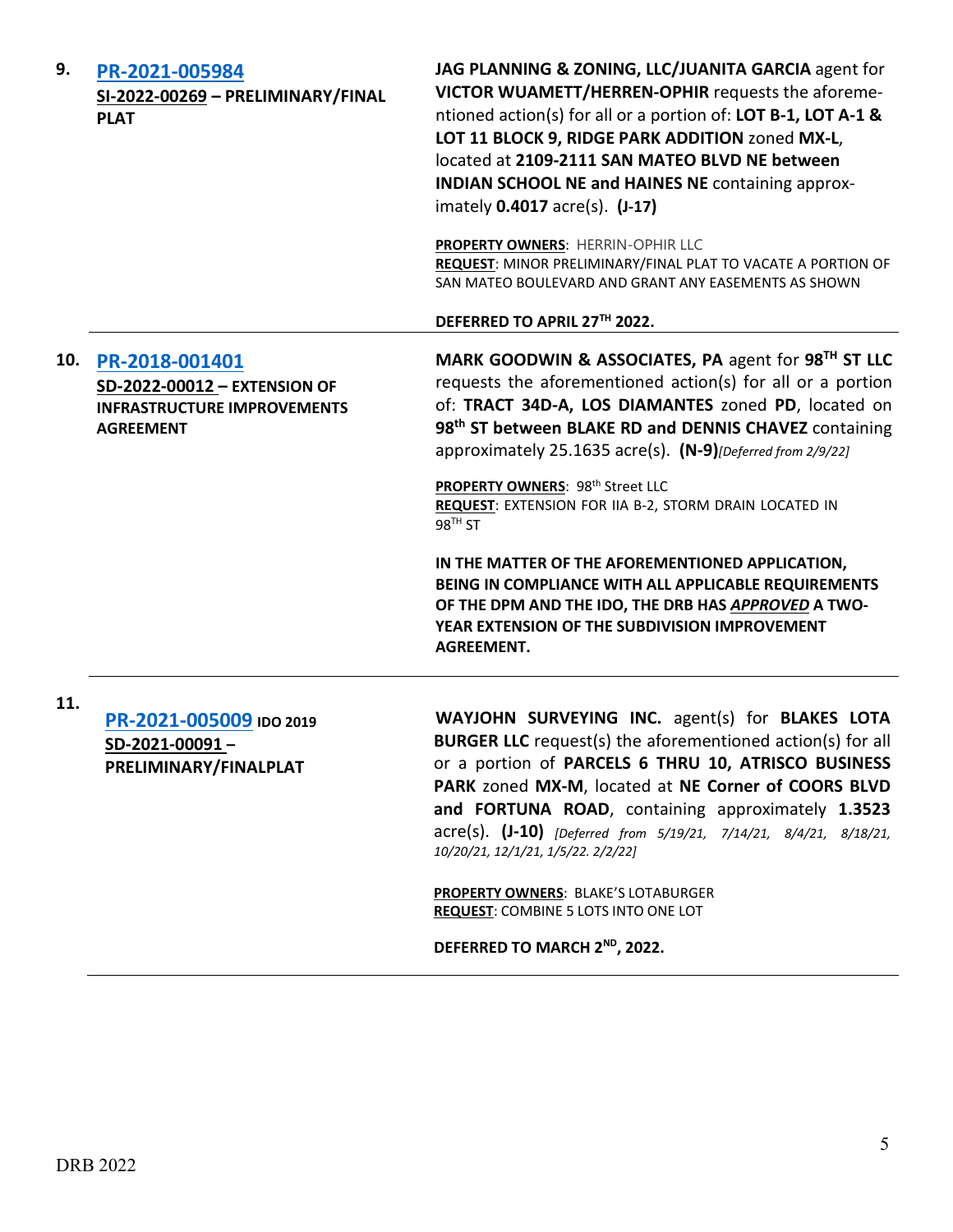| 12. | PR-2019-003092<br>SD-2022-00009 - PRELIMINARY/FINAL<br><b>PLAT</b>                                  | TIERRA WEST, LLC agent for SWCW LLC requests the<br>aforementioned action(s) for all or a portion of: LOT 9-A<br>REPLAT OF LOTS 9 & 10, BLOCK 32, RIDGECREST ADDITION<br>zoned MX-M, located at 1425 SAN MATEO BLVD between<br><b>MATEO BLVD and GIBSON BLVD</b> containing<br><b>SAN</b><br>approximately.28 acre(s). (L-17) [Deferred from 2/2/22]<br><b>PROPERTY OWNERS: SWCW LLC</b><br>REQUEST: MINOR PRELIMINARY/FINAL PLAT REVIEW<br>DEFERRED TO MARCH 2ND, 2022.  |
|-----|-----------------------------------------------------------------------------------------------------|---------------------------------------------------------------------------------------------------------------------------------------------------------------------------------------------------------------------------------------------------------------------------------------------------------------------------------------------------------------------------------------------------------------------------------------------------------------------------|
| 13. | PR-2021-006255<br>SD-2022-00016-PRELIMINARY/FINAL<br><b>PLAT</b><br>VA-2022-00038 - SIDEWALK WAIVER | CSI - CARTESIAN SURVEYS, INC. agent for HOMEWISE, INC.<br>requests the aforementioned action(s) for all or a portion<br>of: LOT 1, BLOCK 1, APODACA & SEDILLO ADDITION zoned<br>MX-T, located at 1400 8TH ST SW between LEWIS AVENUE<br>SW and BELL AVE SW containing approximately 0.0849<br>$\arccos $ . (L-14)<br>PROPERTY OWNERS: HOMEWISE INC<br>REQUEST: CREATE 2 NEW LOTS FROM 1 EXISTING LOT, SIDEWALK<br>WAIVER AND ADMINSTRATIVE DECISION OF RIGHT-OF-WAY WIDTH |
|     |                                                                                                     | DEFERRED TO MARCH 9TH, 2022.                                                                                                                                                                                                                                                                                                                                                                                                                                              |
| 14. | PR-2021-005687<br>SI-2022-00316 - EPC SITE PLAN FINAL<br><b>SIGN-OFF</b>                            | <b>CONSENSUS PLANNING INC. agent for ALAMO CENTER LLC</b><br>requests the aforementioned action(s) for all or a portion<br>of: TRACT C, ALAMEDA WEST zoned MX-M, located at<br>10127 COORS BLVD NW between 7 BAR LOOP NW and<br>OLD AIRPORT RD NW containing approximately 0.8642<br>$\arccos 0$ . (B-14)                                                                                                                                                                 |
|     |                                                                                                     | <b>PROPERTY OWNERS: ALAMO CENTER LLC</b><br>REQUEST: SITE PLAN SIGN-OFF FOR PREVIOUSLY APPROVED STIE PLAN<br>AMENDMENT TO ALLOW FOR COMMERCIAL DEVELOPMENT ON A<br>PARCEL PREVIOUSLY USED AS A DRAINAGE POND THAT HAS BEEN<br>PARTIALLY RECLAIMED.                                                                                                                                                                                                                        |
|     |                                                                                                     | DEFERRED TO MARCH 30TH, 2022.                                                                                                                                                                                                                                                                                                                                                                                                                                             |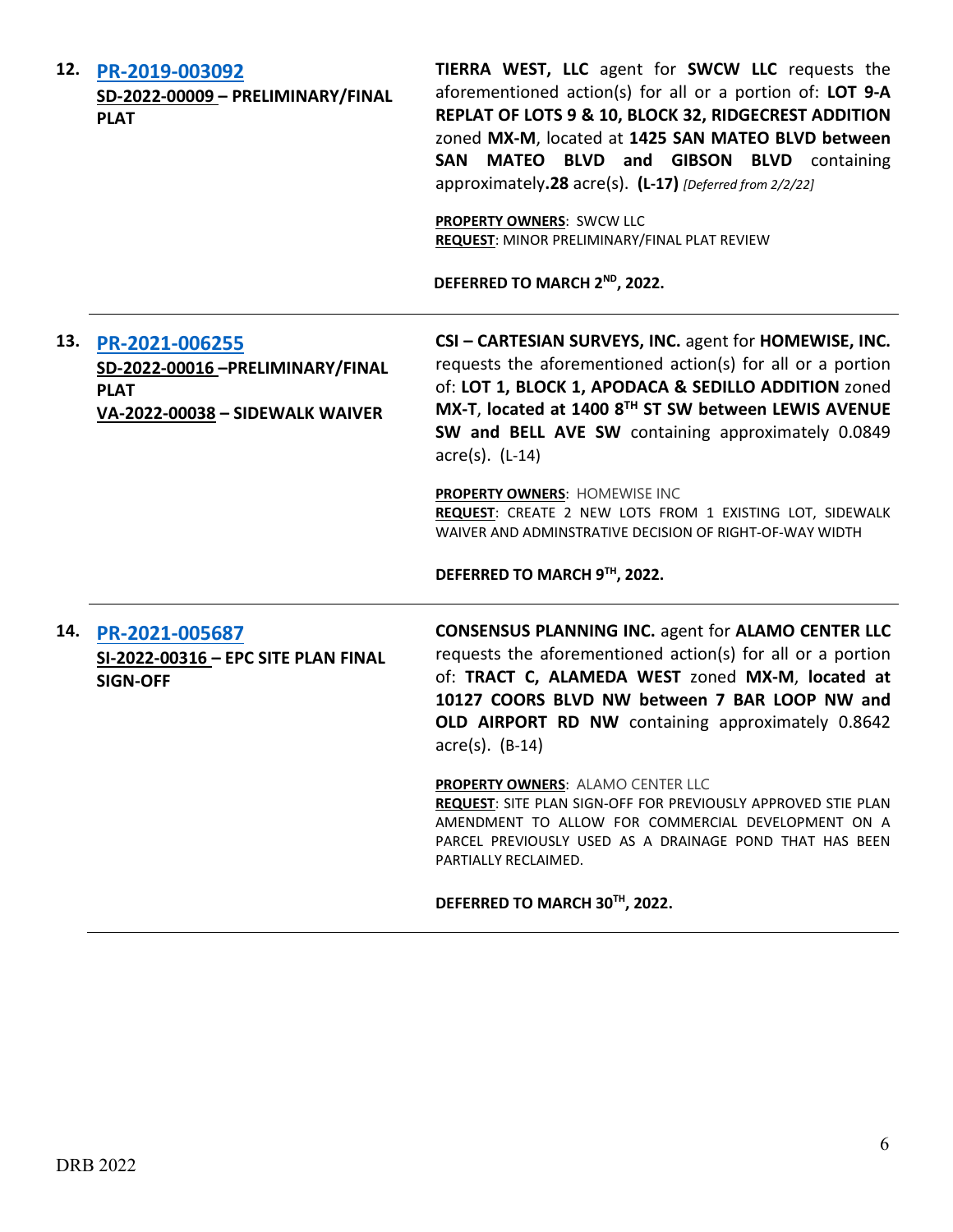|  | 15. PR-2022-006579<br>SD-2022-00013 - EXTENSION OF<br><b>INFRASTRUCTURE IMPROVEMENTS</b><br>AGREEMENT/INFRASTRUCTURE LIST | <b>CONSENSUS PLANNING, INC. agent for CEDAR INVESTORS,</b><br>LLC requests the aforementioned action(s) for all or a<br>portion of: TRACT 6, PLAT OF THE HIGHLANDS zoned MX-<br>M, located at 1301 CENTRAL AVE NE between CEDAR ST<br>NE and SYCAMORE ST NE containing approximately 2.85<br>$\arccos(5)$ . $(K-15)$                                                                                                                                                                    |
|--|---------------------------------------------------------------------------------------------------------------------------|-----------------------------------------------------------------------------------------------------------------------------------------------------------------------------------------------------------------------------------------------------------------------------------------------------------------------------------------------------------------------------------------------------------------------------------------------------------------------------------------|
|  |                                                                                                                           | <b>PROPERTY OWNERS: CEDAR INVESTORS LLC ATTN: ARGUS</b><br>DEVELOPMENT COMPANY<br>REQUEST: EXTENSION OF INFRASTRUCTURE LIST ASSOCIATED WITH<br><b>APPROVED SITE PLAN</b>                                                                                                                                                                                                                                                                                                                |
|  |                                                                                                                           | IN THE MATTER OF THE AFOREMENTIONED APPLICATION,<br>BEING IN COMPLIANCE WITH ALL APPLICABLE REQUIREMENTS<br>OF THE DPM AND THE IDO, THE DRB HAS APPROVED THE<br><b>EXTENSION OF THE INFRASTRUCTURE IMPROVEMENTS</b><br>AGREEMENT/INFRASTRUCTURE LIST.                                                                                                                                                                                                                                   |
|  | 16. PR-2021-006366<br>SD-2022-00017 - PRELIMINARY/FINAL<br><b>PLAT</b>                                                    | CSI - CARTESIAN SURVEYS INC. agent for 7B BUILDING<br>AND DEVELOPMENT/VIA REAL ESTATE requests the<br>aforementioned action(s) for all or a portion of: LOT 1<br>TRACT 112-A-2 BLOCK 2, DOUGLAS MACARTHUR<br>SUBDIVISION zoned MX-M, located at 5307 4TH ST NW and<br>4TH ST NW and DOUGLAS MACARTHUR RD NW containing<br>approximately 1.4319 acre(s). (F-14)                                                                                                                          |
|  |                                                                                                                           | PROPERTY OWNERS: MARTINEZ PROPERTY HOLDINGS LLC<br>REQUEST: LOT LINE ADJUSTMENT BETWEEN TWO EXISTING PARCELS<br>TO CREATE TWO NEW TRACTS, GRANT EASEMENTS AND GRANT<br>ADDITIONAL RIGHT-OF-WAY                                                                                                                                                                                                                                                                                          |
|  |                                                                                                                           | IN THE MATTER OF THE AFOREMENTIONED APPLICATION,<br>BEING IN COMPLIANCE WITH ALL APPLICABLE REQUIREMENTS<br>OF THE DPM AND THE IDO, THE DRB HAS APPROVED THE<br>PRELIMINARY/ FINAL PLAT. FINAL SIGN OFF IS DELEGATED TO<br>PLANNING FOR UTILITY COMPANY SIGNATURE, AMAFCA<br>SIGNATURE, THE APPLICATION NUMBER TO BE ADDED TO THE<br>PLAT, THE AGIS DXF FILE AND FOR THE RECORDED<br><b>INFRASTRUCTURE IMPROVEMENTS AGREEMENT OR</b><br><b>COMPLETION OF INFRASTRUCTURE LIST ITEMS.</b> |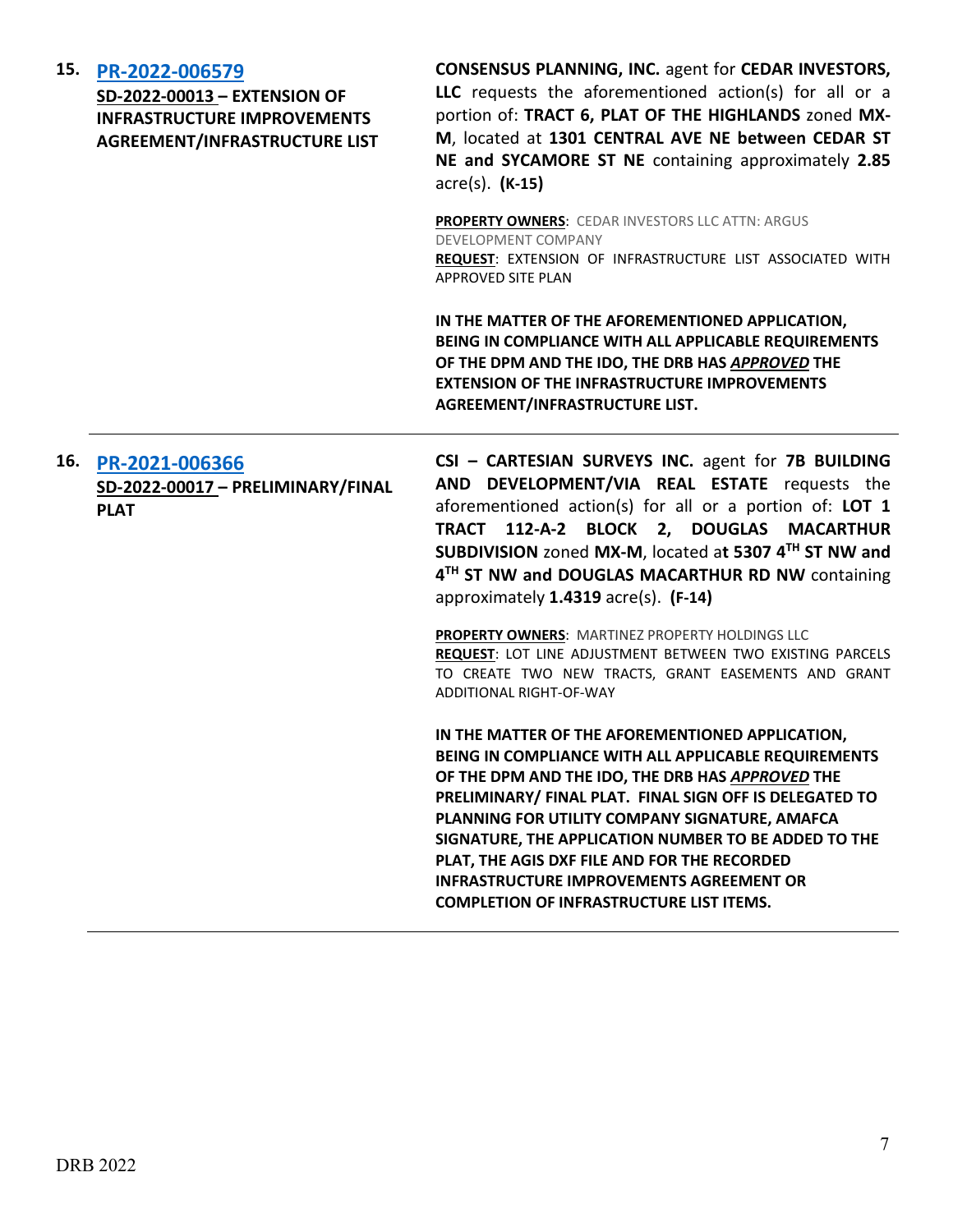### **17. [PR-2019-001971](http://data.cabq.gov/government/planning/DRB/)**

**SD-2022-00019 – EXTENSION OF INFRATRUCTURE IMPROVEMENTS AGREEMENT**

**BOHANNAH HUSTON, INC./MIKE BALASKOVITZ** agent for **GOLD MESA INVESTMENT, LLC** requests the aforementioned action(s) for all or a portion of: **TRACT D1 THRU D7, MESA DEL SOL INNOVATION PARK II** zoned **PC**, located **at NW INTERSECTION OF CRICK CROSSING AND HAWKING DR** containing approximately **80.0** acre(s). **(Q-16)**

**PROPERTY OWNERS**: CITY OF ALBUQUERQUE, CHAVEZ STEVE & GUZMAN RUDY & DASKALOS PETE & SOULA, AKINITA LLC, BERNALILLO COUNTY C/O COUNTY MANAGER, **REQUEST**: 2 YEAR EXTENSION OF INFRASTRUCTURE IMPROVEMENTS

**IN THE MATTER OF THE AFOREMENTIONED APPLICATION, BEING IN COMPLIANCE WITH ALL APPLICABLE REQUIREMENTS OF THE DPM AND THE IDO, THE DRB HAS** *APPROVED* **THE TWO-YEAR EXTENSION OF THE SUBDIVISION IMPROVEMENT AGREEMENT.**

## *SKETCH PLATS*

| 18. | PR-2022-006604<br>PS-2022-00019 - SKETCH PLAT | CHRISTOPHER J. DENLER agent for SUSAN M. LENTZ<br>requests the aforementioned action(s) for all or a portion<br>of: TRACT 104 MAP 31 EXC EASTERLY PORT OUT TO R/W<br>CONT 0.1129 AC zoned RA & MX-M, located at 3905 RIO<br><b>GRANDE NW between GRIEGOS NW and PEDRONCELLI</b><br>containing approximately 0.48 acre(s). (F-13)<br><b>PROPERTY OWNERS: LENTZ SUSAN M</b><br><b>REQUEST: DIVIDE EXISTING TRACT INTO 2 NEW TRACTS</b><br>THE SKETCH PLAT WAS REVIEWED AND COMMENTS WERE<br>PROVIDED.     |
|-----|-----------------------------------------------|---------------------------------------------------------------------------------------------------------------------------------------------------------------------------------------------------------------------------------------------------------------------------------------------------------------------------------------------------------------------------------------------------------------------------------------------------------------------------------------------------------|
| 19. | PR-2022-006611<br>PS-2022-00022 - SKETCH PLAT | ARCH + PLAN LAND USE CONSULTANTS agent for 7100<br><b>LOMAS LLC</b> requests the aforementioned action(s) for all or<br>a portion of: TRACT A1, GLOBE SUBDIVISION zoned MX-M,<br>located at 7100 & 7220 LOMAS NE between LOUISIANA<br>BLVD and CHAMA ST containing approximately 3.8975<br>$\arccos(5)$ . (K-16)<br>PROPERTY OWNERS: 7100 LOMAS LLC<br>REQUEST: CONSOLIDATE TWO EXISTING LOTS INTO ONE NEW LOT,<br><b>GRANT EASEMENT</b><br>THE SKETCH PLAT WAS REVIEWED AND COMMENTS WERE<br>PROVIDED. |

AGREEMENT